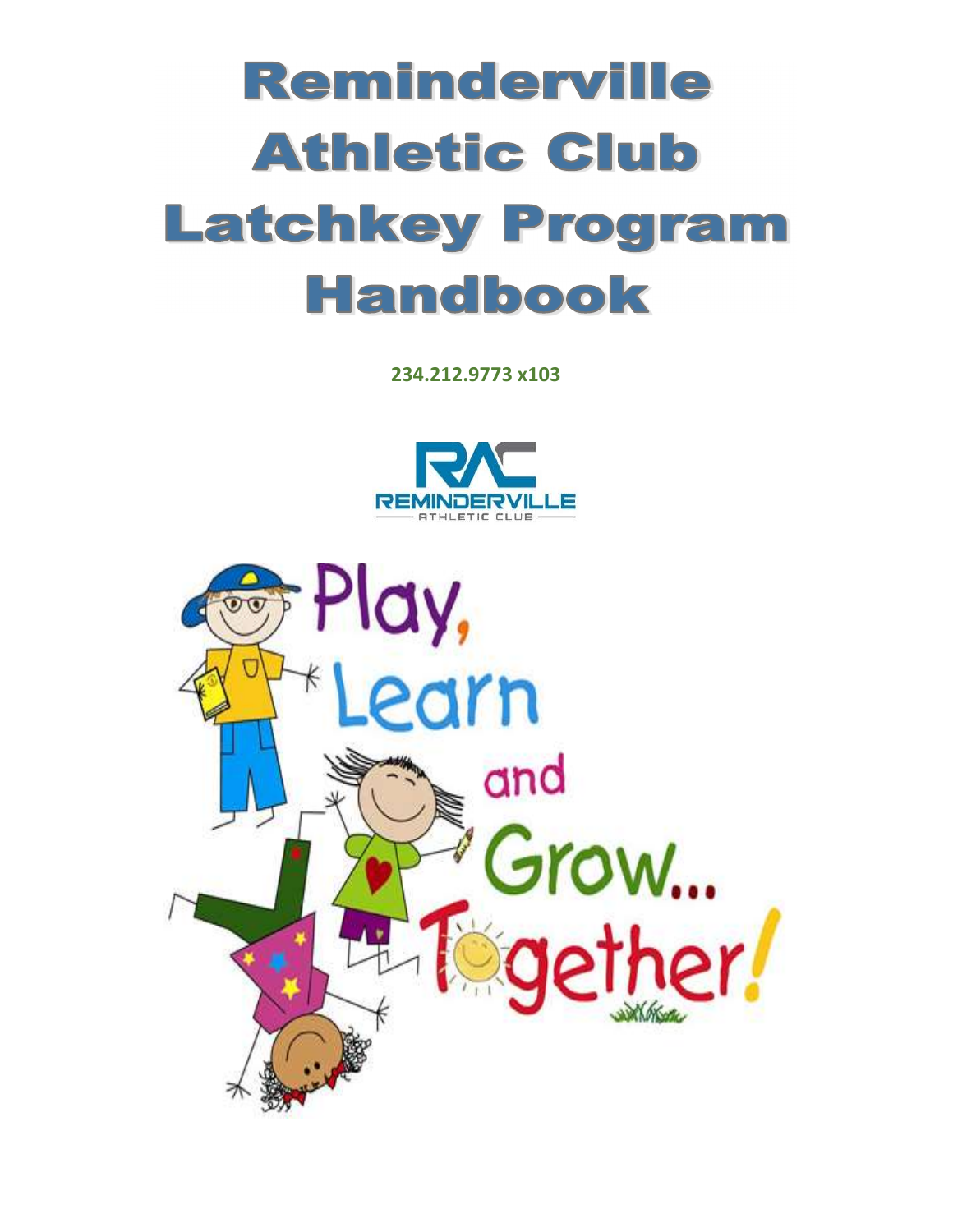The Reminderville Latchkey Program serves families by providing before and after school care with activities for children enrolled in elementary school grades  $K - 6^{th}$  for Twinsburg Students and  $K - 5^{th}$ for Aurora students.

The Reminderville Latchkey Program is designed to include a variety of indoor activities, sports, crafts, games, and quiet time. Reminderville Latchkey Program is designed to be complimentary to the school experiences of the children and possess a relaxed home–like experience.

# Registration:

Completed packets, along with a non-refundable \$25 registration fee, must be returned to the RAC before a child is considered registered. Latchkey payment for Aug/Sept is due by August 5<sup>th</sup> 2022.

Registration Fees: Please see the fee schedule for complete information.

School Closing: The Reminderville Latchkey Program observes the school's emergency closing or weather-related closings as announced on local news channels and by the school district's Blackboard Connect notification system. There will be no morning latchkey If there is a two-hour delay, however, buses will pick up two hours later than original pickup time at the RAC. Parents must remain with their child for bus pickup. No change to after school care.

The Reminderville Latchkey Program follows the school year calendar. If both School Districts are off the Reminderville Latchkey will be closed.

# Attendance:

You must sign up for all five days of the week. In addition to our registration procedure, please contact the Twinsburg Transportation office at (330) 486-2348 or the Aurora Transportation office at (330) 954-2108 to inform the school district that your child will be participating in the Reminderville Latchkey Program. This is to ensure that your child has the proper transportation needs. Reminderville Latchkey must be notified if your child will NOT attend Latchkey due to an absence or an afterschool activity, etc. Please call 234-212-9773 ext. 103.

# Communication:

Frequent and open communication with the Reminderville Latchkey staff is critical for the safety and well-being of your child.

- Remember to notify Reminderville Latchkey of
	- $\circ$  When your child will be absent for any reason.
	- $\circ$  Any changes in home or work phone numbers or email address.
- Keep emergency phone numbers and persons designated to pick-up your child up to date.
- Contact the supervisor if you have any questions or concerns about your child's care or would like to discuss his/her progress.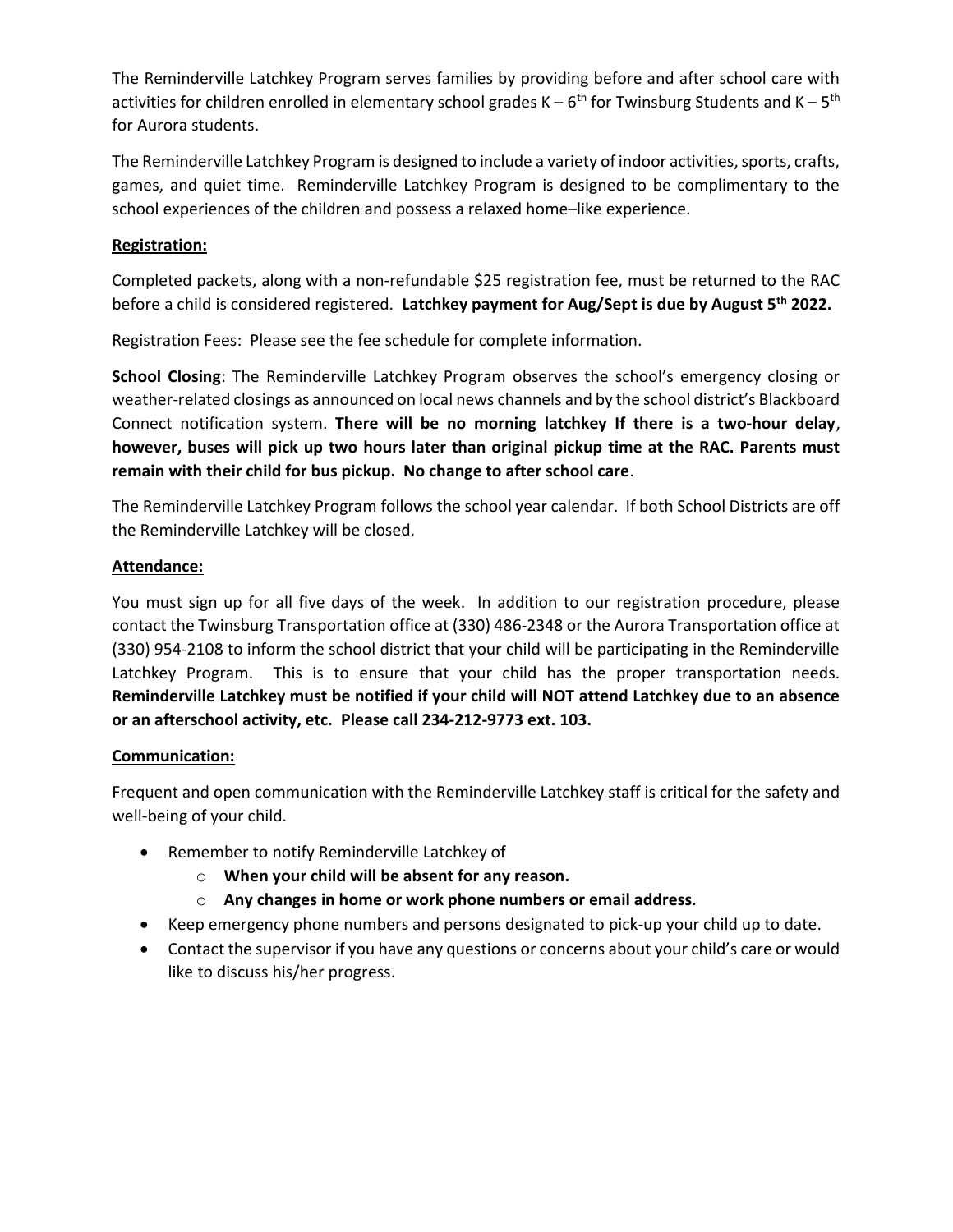# Pick up and drop off Procedures at the Reminderville Athletic Club:

To ensure the safety of the children, ALL children must be walked into the Reminderville Latchkey classroom in the morning and signed in by an adult. ALL children must be picked up at the end of the day and signed out by an adult. Reminderville Latchkey promptly ends at 6:00 p.m. After 6:00 p.m., a late fee of \$5 will be charged. For every 15 minutes more another \$5 charged will be added. The late fee must be paid when you pick up your child that day.

Reminderville Latchkey staff must be notified of individuals authorized to pick up your child. A photo ID is required for anyone picking up your child. Including parents, grandparents etc. Please notify the Supervisor when there is a change in authorization of pick up.

For the safety of the children, we ask that you not put the Reminderville Latchkey staff in the position of having to release any child into a seemingly unsafe situation. For example: persons (including parents) who appear to be under the influence of alcohol or drugs should not pick – up children. Also, children are never permitted to leave the program without being accompanied by an adult.

# Discipline and Guidance

At Reminderville Latchkey our goal is to assist children in developing inner discipline and self-control. Program rules are clear and consistently enforced. It is important that parents, as primary molders of children's values, support and reinforce these rules with the child at home.

- Be respectful of staff and our environment.
- No fighting, hitting, kicking, bullying, etc.
- Always use polite manners
- Use school appropriate language no insulting, cursing, or using inappropriate slang.
- Listen and follow directions

While attending Reminderville Latchkey, children will be guided, directed, and encouraged to follow the rules by our staff.

# Consequences:

A child who is having difficulty with the program guidelines will be spoken with and redirected to an appropriate activity. If the child continues to have difficulty, he/she will be removed from the group for a brief timeout until he/she is able to return and deal with the situation in an appropriate manner.

For serious or recurring problems, the parent will be notified and received a written incident report.

A child may be suspended from the program for serious or recurring difficulties. Parents will be notified of this suspension in advance.

If, upon return to the program following a suspension, the child's behavior continues to be inappropriate, enrollment will be terminated. Parents will be given written notification of the expulsion.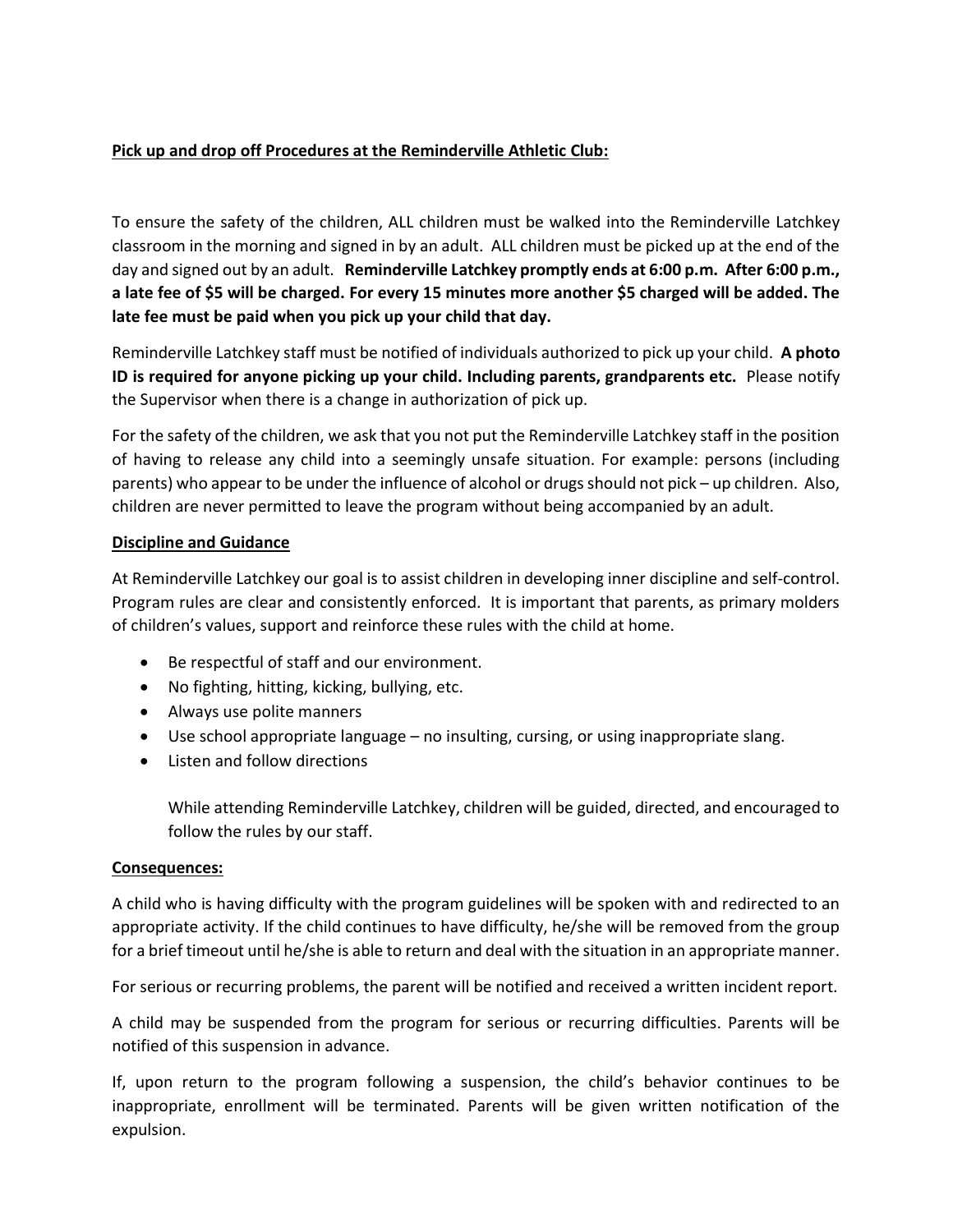### **Health Policy:**

### Unfortunately, we do not have an isolation area if your child is ill.

#### It is imperative that you keep information on the emergency medical form current and accurate.

#### Morning Latchkey:

In our efforts to create a happy and healthy experience for your child, please follow the guidelines below. Children who are ill will be more comfortable at home. When your child arrives at morning latchkey and your child exhibits one or more of the following signs of illness, a parent or another adult listed on the emergency medical form will be notified for immediate pickup.

Temperature at or above 100° Sore Throat Headache Diarrhea and/or vomiting Severe cough Difficulty breathing Other illness

#### Afternoon Latchkey:

When your child arrives to Latchkey in the afternoon and exhibits one or more of the following signs of illness please see below, a parent or another adult listed on the emergency medical form will be notified for immediate pickup.

 Temperature of 100 Sore Throat Headache Diarrhea and/ or vomiting Severe cough Difficulty breathing Other illness